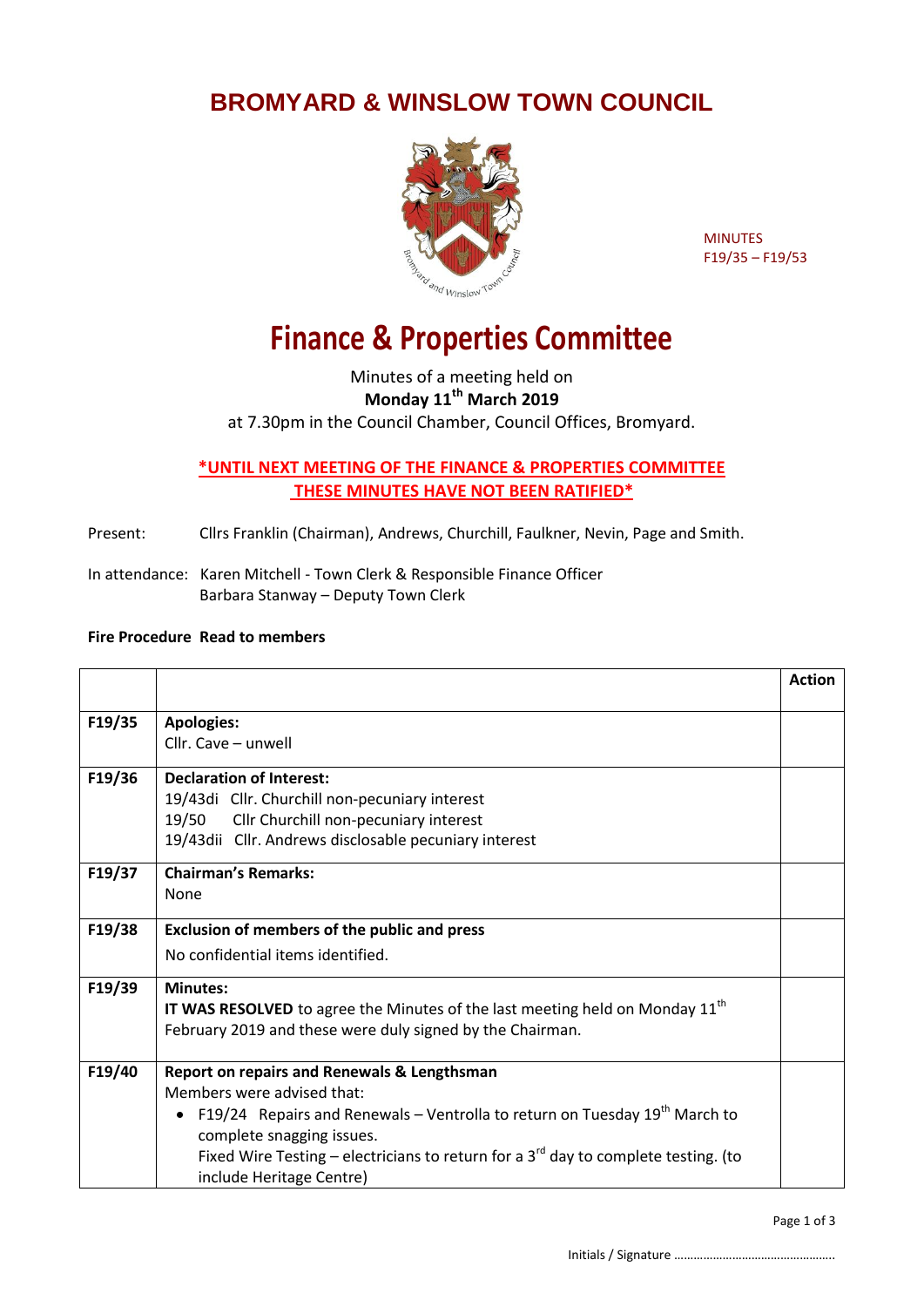|        | Portaloos back in operation.                                                                                                                                                                                                                                                                                                                                          |            |
|--------|-----------------------------------------------------------------------------------------------------------------------------------------------------------------------------------------------------------------------------------------------------------------------------------------------------------------------------------------------------------------------|------------|
|        | • F19/33 CCTV - On the advice of Discreet Security Solutions, the Clerk has ordered<br>the pan tilt zoom camera and controller. This option obviates the need for a<br>second fixed camera on the Heritage Centre, saving £570. Wireless camera on the<br>Old Vicarage to be replaced with a higher definition camera with digital<br>transmission at a cost of £189. |            |
|        | F19/34 Public Toilets - Works to commence 6.03.19.<br>$\bullet$                                                                                                                                                                                                                                                                                                       |            |
|        | Churchyard wall - works to commence April/May                                                                                                                                                                                                                                                                                                                         |            |
| F19/41 | <b>Matters Arising from the Minutes - FOR INFORMATION ONLY:</b>                                                                                                                                                                                                                                                                                                       |            |
|        | F19/24 Cllr. Churchill gave an update on the ticket machines - maintenance required<br>F19/25 Nunwell Park - Cllr Shaw is dealing with the matter; he suggests that subject                                                                                                                                                                                           | <b>TC</b>  |
|        | to suitable funding, the matter be looked at it again in the next financial year.<br>F19/30 Upgrade to waste water disposal in Heritage Centre - Waiting for further<br>proposals from the tenant but costs may be prohibitive.                                                                                                                                       | <b>TC</b>  |
| F19/42 | <b>Membership of HALC</b>                                                                                                                                                                                                                                                                                                                                             |            |
|        | It was resolved to continue with membership of HALC in the sum of £1,629.81 + VAT<br>for the period 01/04/2019 - 31/03/2020 is                                                                                                                                                                                                                                        |            |
| F19/43 | <b>Finance:</b>                                                                                                                                                                                                                                                                                                                                                       |            |
|        | Income & Expenditure by Budget Heading - February 2019<br>a)<br>IT WAS RESOLVED to accept item a for the month of February 2019.<br>It was agreed to discuss the underspend in the grants budget line at another<br>meeting.                                                                                                                                          | <b>TC</b>  |
|        | <b>Bank Reconciliation - February 2019</b><br>b)<br>Cllr. Smith initialled the bank statement<br>IT WAS RESOLVED to accept item b for the month of February 2019.                                                                                                                                                                                                     |            |
|        | Top Sheet - February 2019<br>c)<br>IT WAS RESOLVED to accept item c for the month of February 2019.<br>Cllr. Smith asked for the formula regarding the top sheet workings.                                                                                                                                                                                            | <b>DTC</b> |
|        | <b>Accounts for Scrutiny:</b><br>d)<br>IT WAS RESOLVED to accept item d i for the month of February 2019<br>Cllr. Andrews left the room during consideration of item dii.<br>IT WAS RESOLVED to accept item d ii for the month of February 2019                                                                                                                       |            |
|        | <b>Contracts:</b><br>e)<br>Cllr. Andrews returned to the meeting<br>IT WAS RESOLVED to accept item e for the month of February 2019.<br>A report regarding the charges v reimbursement costs for the electric charging<br>point requested for next meeting.                                                                                                           | <b>DTC</b> |
|        | Review of monthly payments.<br>f)<br>IT WAS RESOLVED to accept item f for the month of February 2019, Cllr Franklin<br>signed the report.                                                                                                                                                                                                                             |            |
| F19/44 | <b>Terms of Reference:</b>                                                                                                                                                                                                                                                                                                                                            |            |
| F19/45 | It was resolved to defer the matter to the new Council in May 2019.<br><b>Grounds Maintenance:</b>                                                                                                                                                                                                                                                                    | <b>TC</b>  |
|        | The Clerk reported that both the handyman and gardener were prepared to monitor<br>work carried out in various areas. There would be an additional cost to wages of some<br>£1,000 which is within the grass cutting budget for 2019/20.                                                                                                                              |            |